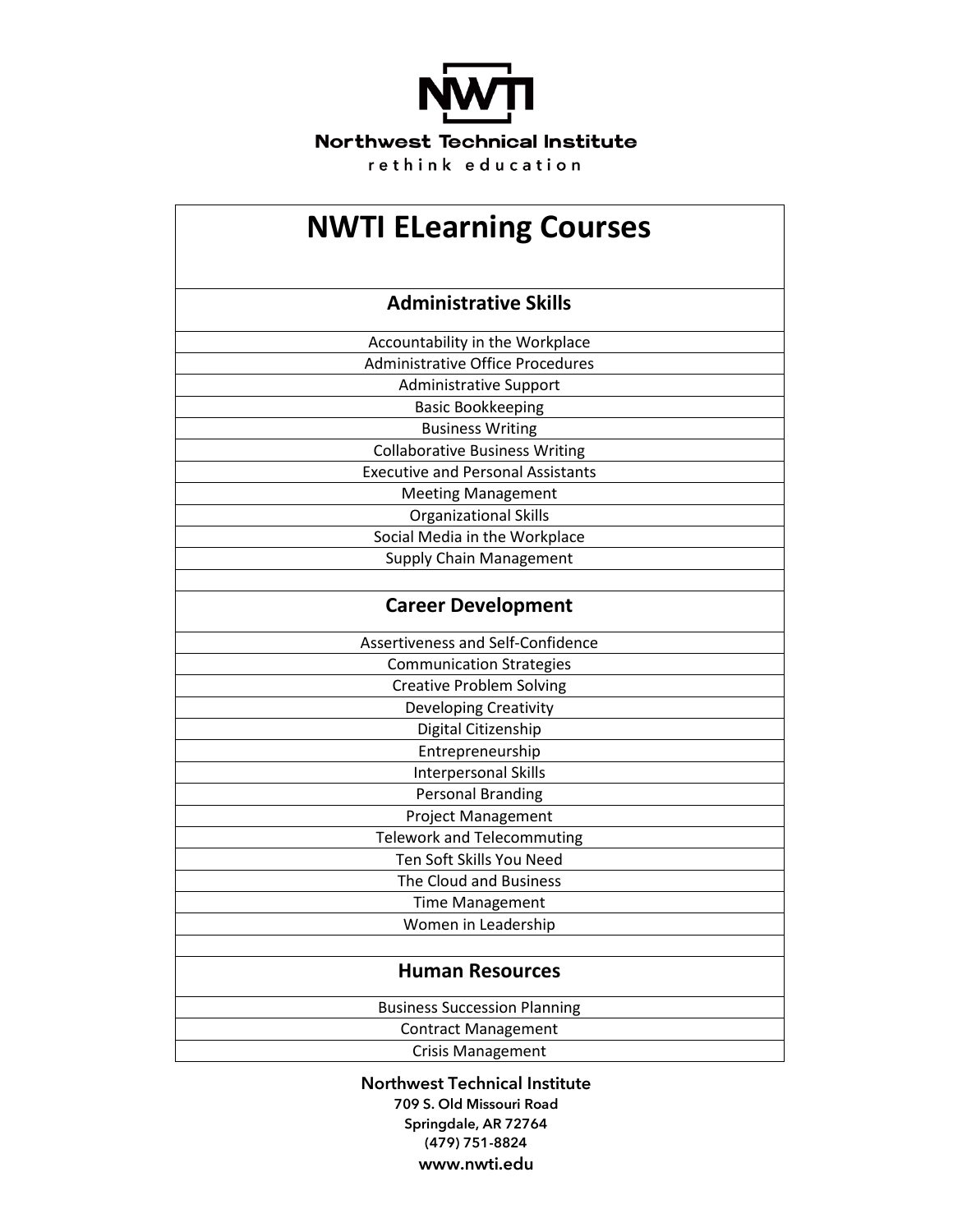

## Northwest Technical Institute

|  |  |  | rethink education |  |  |  |  |
|--|--|--|-------------------|--|--|--|--|

| Developing a Lunch and Learn          |
|---------------------------------------|
| Diversity and Inclusion               |
| <b>Employee Onboarding</b>            |
| <b>Employee Recruitment</b>           |
| <b>Employee Termination Processes</b> |
| <b>Generation Gaps</b>                |
| <b>Health and Wellness at Work</b>    |
| <b>Hiring Strategies</b>              |
| Human Resources Management            |
| Managing Workplace Harassment         |
| <b>Measuring Result from Training</b> |
| <b>Millennial Onboarding</b>          |
| Office Health and Safety              |
| <b>Talent Management</b>              |
| Train-The-Trainer                     |
| <b>Universal Safety Practices</b>     |
| <b>Workplace Diversity</b>            |
| <b>Workplace Harassment</b>           |
| Workplace Violence                    |
|                                       |
| <b>Personal Development</b>           |
| <b>Adult Learning - Mental Skills</b> |
| Adult Learning - Physical Skills      |
| Anger Management                      |
| <b>Attention Management</b>           |
| Being A Likeable Boss                 |
| <b>Critical Thinking</b>              |
| <b>Emotional Intelligence</b>         |
| Goal Setting and Getting Things Done  |
| <b>Improving Mindfulness</b>          |
| <b>Improving Self-Awareness</b>       |
| <b>Increasing your Happiness</b>      |
| <b>Job Search Skills</b>              |
| Life Coaching Essentials              |
| <b>Managing Personal Finances</b>     |
| Managing Workplace Anxiety            |
| <b>Personal Productivity</b>          |
| <b>Public Speaking</b>                |
| Social Intelligence                   |
| <b>Stress Management</b>              |
| <b>Northwest Technical Institute</b>  |
| 709 S. Old Missouri Road              |

**Springdale, AR 72764 (479) 751-8824 www.nwti.edu**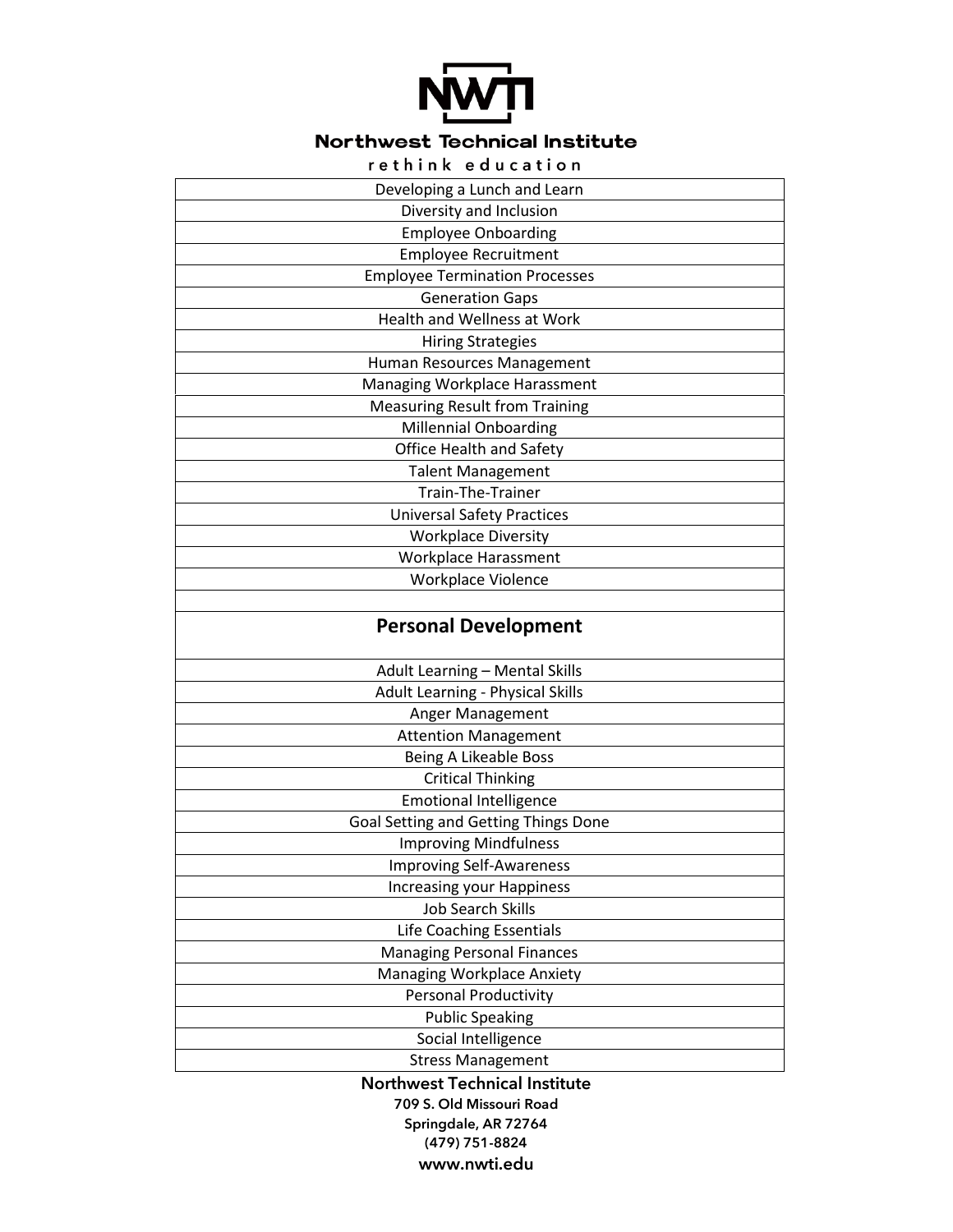

## **Northwest Technical Institute**

rethink education

| <b>Taking Initiative</b>                  |
|-------------------------------------------|
| Work-Life Balance                         |
|                                           |
| <b>Sales and Marketing</b>                |
| <b>Body Language Basics</b>               |
| <b>Call Center Training</b>               |
| Creating a Great Webinar                  |
| <b>Employee Recognition</b>               |
| <b>Event Planning</b>                     |
| High Performance Teams Inside the Company |
| High Performance Teams Remote Workforce   |
| In Person Sales                           |
| <b>Internet Marketing Fundamentals</b>    |
| <b>Marketing Basics</b>                   |
| <b>Media and Public Relations</b>         |
| <b>Motivating Your Sales Team</b>         |
| Multi-Level Marketing                     |
| <b>Overcoming Sales Objections</b>        |
| <b>Presentation Skills</b>                |
| <b>Proposal Writing</b>                   |
| Prospecting and Lead Generation           |
| <b>Sales Fundamentals</b>                 |
| Servant Leadership                        |
| <b>Social Media Marketing</b>             |
| Telephone Etiquette                       |
| Top 10 Sales Secrets                      |
| <b>Trade Show Staff Training</b>          |
|                                           |
| <b>Supervisors and Managers</b>           |
| <b>Budgets and Financial Reports</b>      |
| <b>Coaching and Mentoring</b>             |
| <b>Conducting Annual Employee Reviews</b> |
| <b>Developing New Managers</b>            |
| <b>Employee Motivation</b>                |
| <b>Facilitation Skills</b>                |
| Knowledge Management                      |
| Leadership and Influence                  |
| Lean Process and Six Sigma                |
| Manager Management                        |
|                                           |

**Northwest Technical Institute 709 S. Old Missouri Road Springdale, AR 72764 (479) 751-8824 www.nwti.edu**